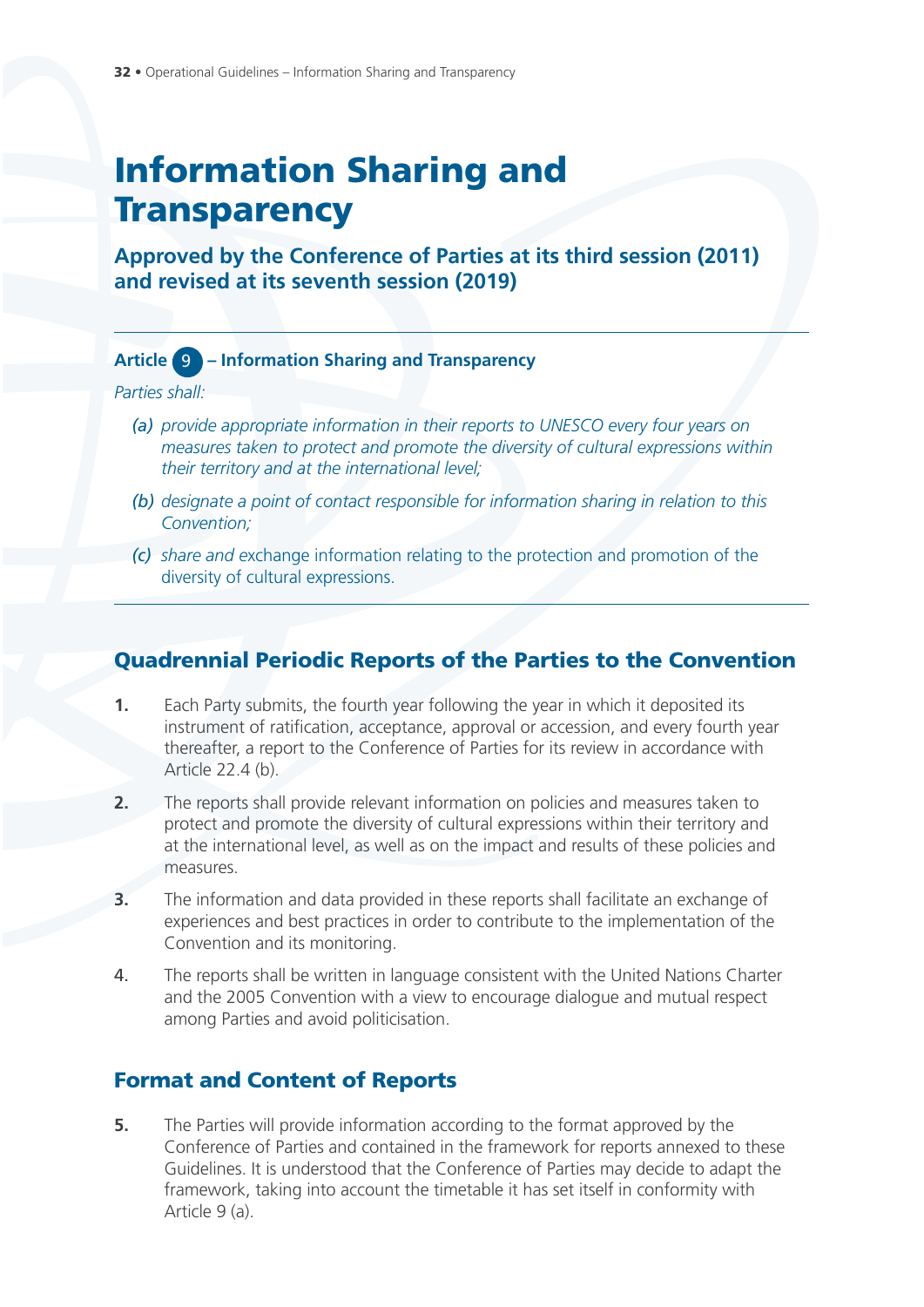- **6.** The quadrennial periodic reports provide qualitative and quantitative information and analyse how, why, when and with what impact, policies and measures, based on the guiding principles set forth in Article 2 of the Convention, to protect and promote the diversity of cultural expressions have been introduced. The reports also provide statistical evidence, as much as possible, as well as best examples of measures and experiences Parties wish to share.
- **7.** In preparing their reports, Parties will consider the implications of the Convention on the governance of culture and integrated policy-making for the creative sector. Parties are encouraged to form inter-ministerial working groups, involving various governmental institutions responsible for arts and culture, education, trade, industry, tourism, labour, social and economic development, finance, planning, investment, communications and other governmental institutions concerned, to compile their reports. They are also encouraged to ensure that different government tiers, such as regions and cities, contribute to the preparation of the report.
- **8.** In accordance with the Operational Guidelines for Article 16 of the Convention concerning preferential treatment for developing countries, developed countries will describe how they have implemented their obligations in conformity with this Article. In their turn, developing countries will report on the needs assessment they have carried out and the measures implemented to enhance their benefit from preferential treatment.
- **9.** For each reporting cycle the Conference of Parties may establish, through a corresponding resolution, one or more thematic focus areas in order to address current policy issues and respond to changing contexts.
- **10.** In accordance with the UNESCO Global Priority Gender Equality, the reports shall include information on the measures taken in order to facilitate and promote access for and the participation of women as creators and producers of cultural expressions, as well as the participation of women in the cultural life of societies.
- **11.** Pursuant to the new UNESCO Operational Strategy 2014-2021 for Youth, the reports of the Parties shall include information on the measures taken in order to facilitate and encourage the participation of youth in cultural life as creators, producers and beneficiaries of cultural activities, goods and services.
- **12.** Information shall be presented in a clear and concise manner.

# **Ensuring a Participatory Process**

- $13.$ preparing their reports, Parties shall conduct multi-stakeholder consultations involving governmental and non-governmental actors, in order to capture the entire range of existing levels of engagement and sources of information.
- **14.** In conformity with Article 11 of the Convention and the operational guidelines on the role and participation of civil society, Parties ensure the involvement of civil society in the preparation of the reports according to jointly-agreed modalities. The reports shall indicate the way in which civil society participated in the drafting process.
- **15.** Parties are encouraged to cooperate with specialised bodies at local, national, regional and international levels to collect information and data requested in the framework of the quadrennial periodic reports.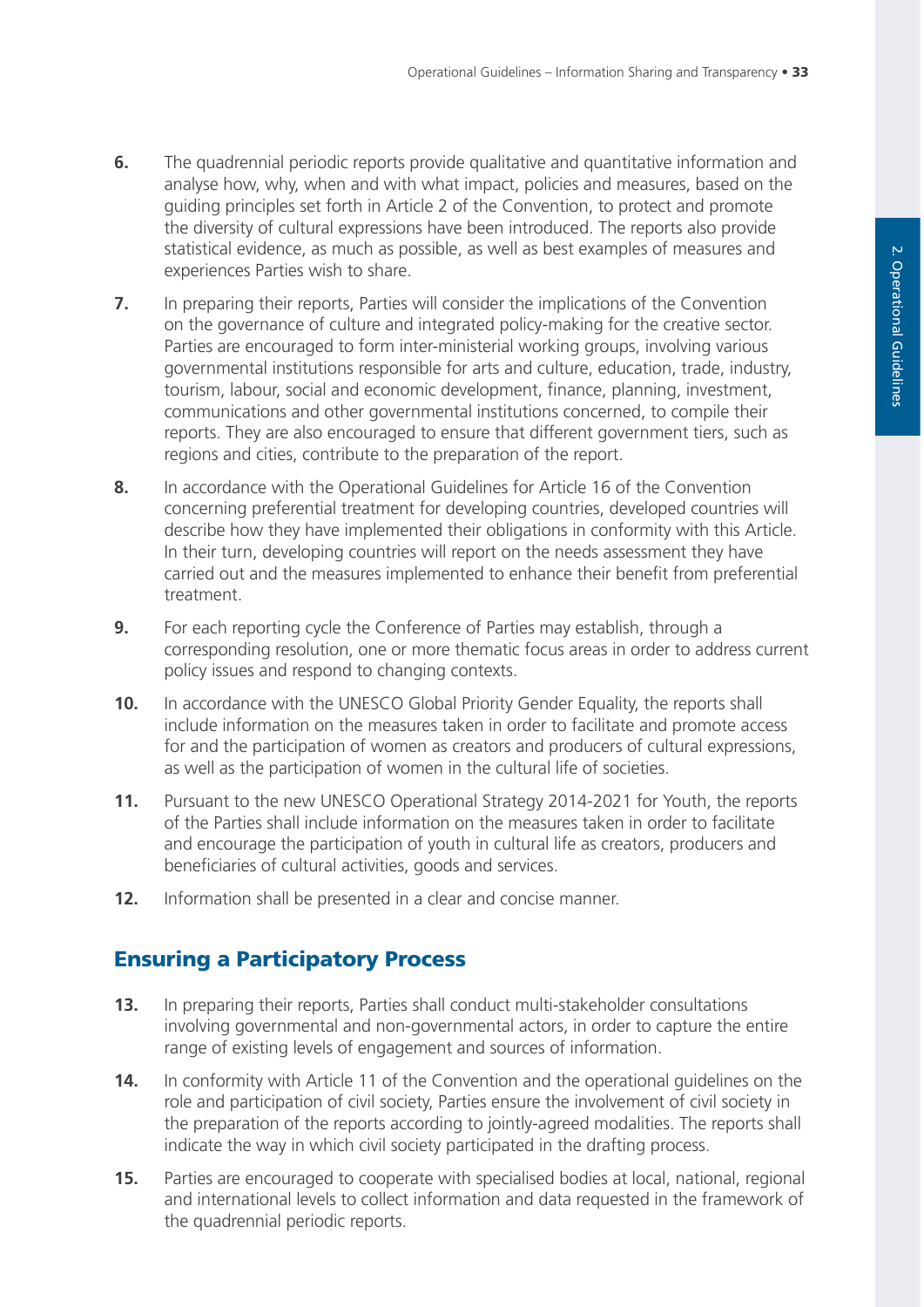# **Submission and Dissemination of Reports**

- **16.** Upon request of the Conference of Parties, the Secretariat invites Parties to prepare their quadrennial periodic reports, at the latest six months before the date set for submission. To this end, the Secretariat refers to the points of contact appointed by the Parties and to the Permanent Delegations to UNESCO as well as the National Commissions for UNESCO.
- **17.** Parties submit reports to the Secretariat in one of the working languages of the Committee (English or French) in electronic form and on paper, if an electronic signature has not been included. In order to facilitate the processing of data and information, Parties should give priority to the use of the online platform for the submission of reports. For purposes of information sharing, Parties are encouraged to submit their reports in additional languages, whenever possible.
- **18.** Upon receipt of the reports of the Parties, the Secretariat registers them, acknowledges their receipt and transmits them to the Committee.
- **19.** The Secretariat forwards to the Committee before its ordinary sessions preceding every two Conference of Parties (i.e., every four years) a report monitoring the implementation of the Convention at the international level on the basis of the information and data derived from the quadrennial periodic reports and other sources. The report will indicate transversal issues as well as challenges identified in the reports to be addressed in the future implementation of the Convention.
- **20.** In accordance with Articles 22.4 (b) and 23.6 (c) of the Convention, quadrennial periodic reports, after deliberation by the Committee, are forwarded to the Conference of Parties for review. These reports are accompanied by the Committee's comments and the monitoring report prepared by the Secretariat.
- **21.** To facilitate the exchange of information relating to the protection and promotion of the diversity of cultural expressions, quadrennial periodic reports are made public on the website of the Convention before each session of the Committee at which they have been considered.

# **Points of Contact**

- **22.** Upon ratification, Parties designate a point of contact responsible for sharing information on the Convention at the national level and, via the Secretariat, at the international level. If the point of contact changes, the Parties shall notify the Secretariat as soon as possible.
- **23.** Points of contact are communication channels through which information about the Convention can be disseminated to relevant Ministries and public agencies. Points of contact shall be in a position to respond to queries about the Convention from the public.
- **24.** Parties shall involve the points of contact in gathering relevant information, coordinating the inputs from different governmental and non-governmental sources, and drafting their quadrennial periodic reports.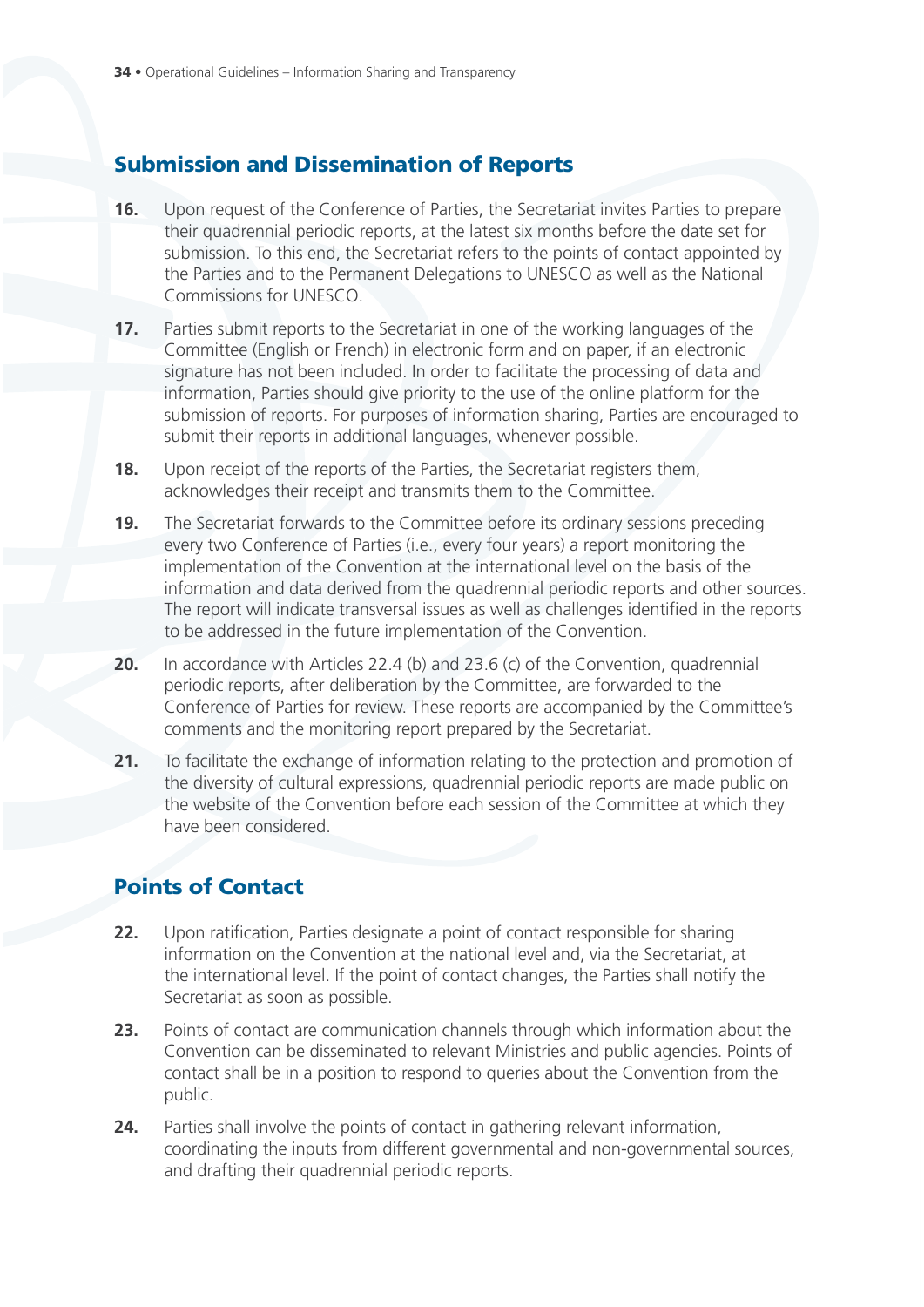# **Annex** Framework for Quadrennial Periodic Reports on Measures to Protect and Promote the Diversity of Cultural Expressions

# **Structure**

Quadrennial periodic reports (hereinafter "reports") are divided into five sections.

| <b>Number</b>  | Section                     | Sub-section                                                                                                                                                                                                                                                            |
|----------------|-----------------------------|------------------------------------------------------------------------------------------------------------------------------------------------------------------------------------------------------------------------------------------------------------------------|
| 1              | General information         | Technical information                                                                                                                                                                                                                                                  |
| $\overline{2}$ | Policies and measures       | Executive summary                                                                                                                                                                                                                                                      |
|                |                             | <b>Goal 1</b> – Support sustainable systems of<br>governance for culture<br>• Cultural and creative sectors<br>• Media diversity<br>· Digital environment<br>• Partnering with civil society                                                                           |
|                |                             | <b>Goal 2</b> – Achieve a balanced flow of cultural goods<br>and services and increase the mobility of artists and<br>cultural professionals<br>• Mobility of artists and cultural professionals<br>• Flow of cultural goods and services<br>• Treaties and agreements |
|                |                             | Goal 3 - Integrate culture in sustainable<br>development frameworks<br>· National sustainable development policies and<br>plans<br>• International cooperation for sustainable<br>development                                                                          |
|                |                             | <b>Goal 4</b> – Promote human rights and fundamental<br>freedoms<br>• Gender equality<br>• Artistic freedom                                                                                                                                                            |
|                |                             | <b>Emerging Transversal Issues</b>                                                                                                                                                                                                                                     |
| 3              | Achievements and challenges | Results achieved                                                                                                                                                                                                                                                       |
|                |                             | Challenges encountered                                                                                                                                                                                                                                                 |
|                |                             | Solutions found                                                                                                                                                                                                                                                        |
|                |                             | Next steps                                                                                                                                                                                                                                                             |
| $\overline{4}$ | Civil society               | Technical information                                                                                                                                                                                                                                                  |
|                |                             | Measures and initiatives                                                                                                                                                                                                                                               |
|                |                             | Achievements and challenges                                                                                                                                                                                                                                            |
| 5              | Annexes                     |                                                                                                                                                                                                                                                                        |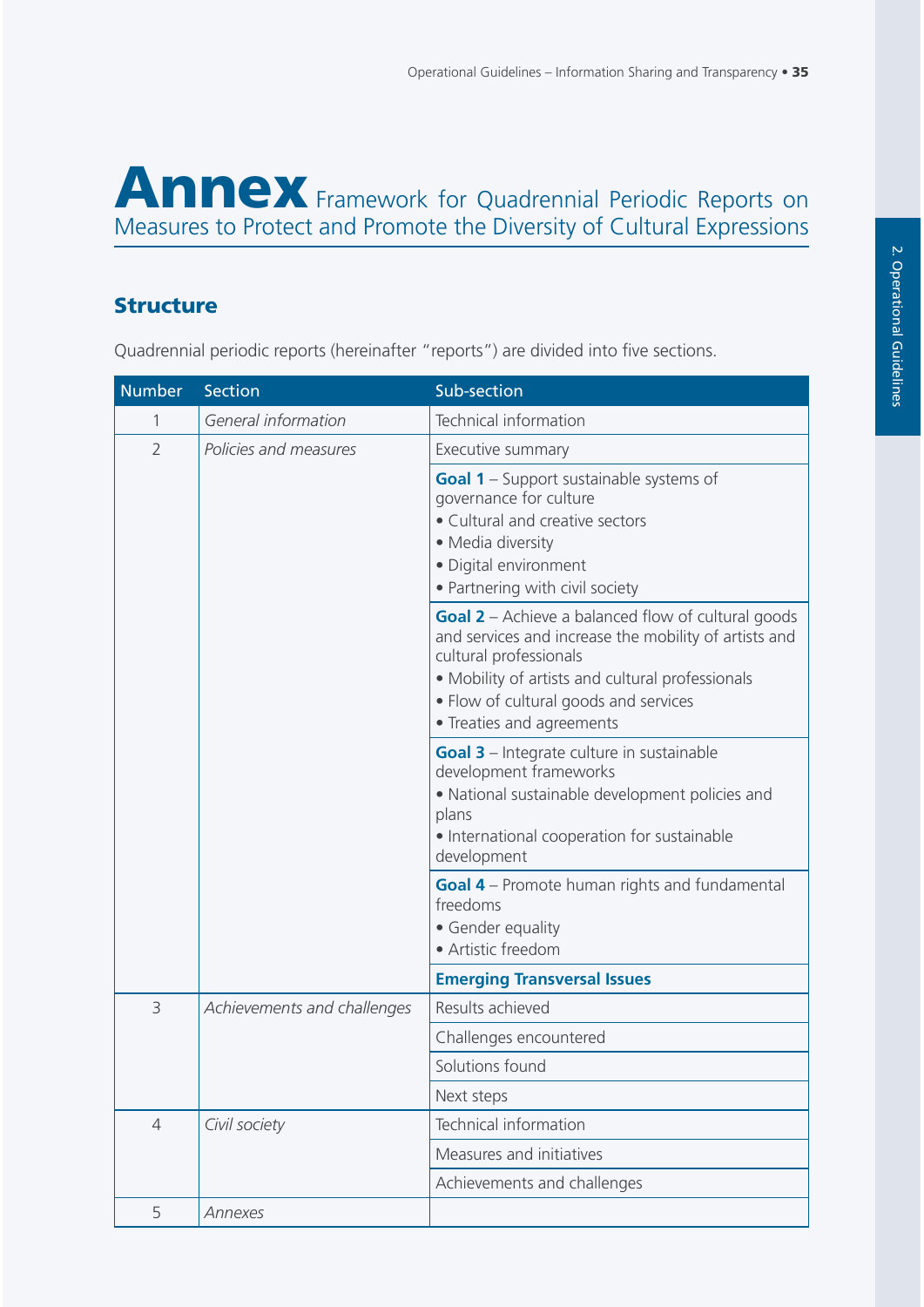# **Guidelines for writing reports**

The following guidelines shall be taken into consideration when collecting information and data, and writing reports:

- (i) Declarative statements shall be supported by facts and explanations.
- (ii) The reports shall be written in language consistent with the United Nations Charter and the 2005 Convention with a view to encourage dialogue and mutual respect among Parties and avoid politicisation.
- (iii) Information and analysis are to be derived from a variety of sources and be illustrated with examples and, whenever possible, with data.
- (iv) Long historical accounts are to be avoided.
- (v) Means of verification, presented as quantitative and qualitative questions, relating to any of the 11 areas of monitoring of the Convention, shall, as far as possible, receive answers and be justified.
- (vi) While it is not mandatory to report policies and measures in each of the 11 areas of monitoring, it is highly recommended that as many areas of monitoring as possible be covered, so as to provide a coherent and comprehensive picture of the work carried out at the national level to implement the Convention.
- (vii) The description of the policies and measures should be clear and succinct, focusing on priority lines of action and, where possible, achieved impact;
- (viii) Intangible cultural heritage is not covered by the scope of the 2005 Convention and should therefore not be covered in this report.
- (ix) Parties that have already submitted a quadrennial periodic report on the implementation of the Convention will report on policies and measures, achievements and challenges faced during the four years following their previous report.

## **Technical procedures for submission and follow-up of reports**

The following procedures shall be respected:

- (i) Parties submit the reports in English or French (the working languages of the Committee) and, when possible, in other languages, using the electronic form prepared for this purpose by the Secretariat based on the Framework for Periodic Reports.
- (ii) The report shall conclude with the original signature, which may be electronic, of the official designated to sign on behalf of the Party.
- **(iii)** If the online form has not been signed electronically, the original signed version(s) is (are) sent to the following address: UNESCO, Diversity of Cultural Expressions, 7 place de Fontenoy, 75352 Paris 07 SP, France.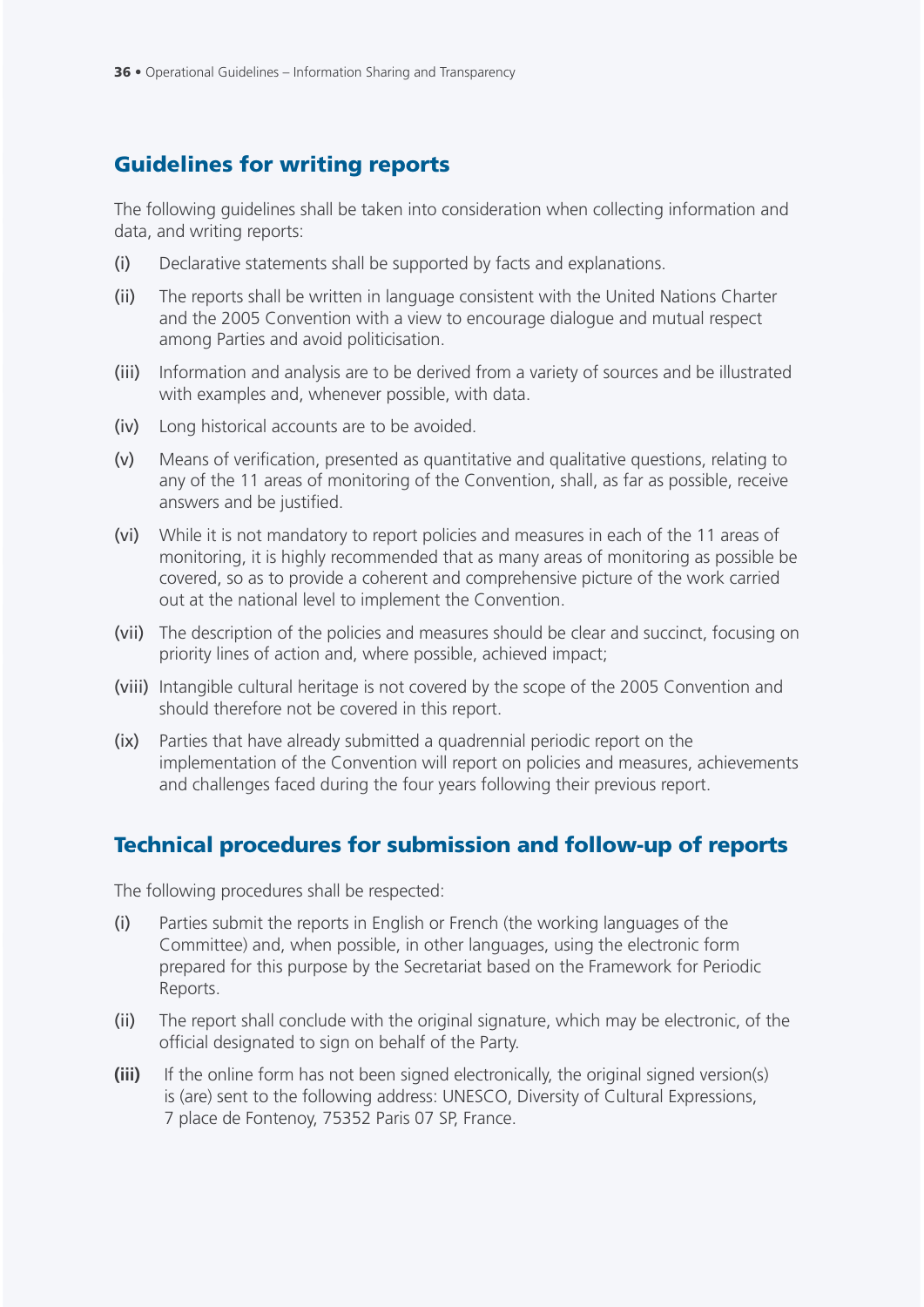## **1. General Information**

#### **Technical Information**

#### **Executive summary**

Parties shall provide a one-page summary in their reports, describing the main objectives and priorities of their current cultural policy, in direct relation with the Convention.

The summary is not an introduction to the report or an annotated table of contents.

The summary is submitted to the Committee and the Conference of Parties in accordance with Articles 21.4 (b) and 23.6 (c) of the Convention.

## **2. Policies and measures**

- *> The "Policies and measures" section is the core of the periodic reports. Its structure is based on the Monitoring Framework of the Convention so as to promote a systematic follow-up of the implementation of the 4 goals of the Convention.*
- *> Thus, the "Policies and measures" section covers the 11 areas of monitoring of the Convention. An identical structure is proposed for each area of monitoring, including:*
	- *a brief introduction on the type of information that Parties are invited to provide;*
	- *means of verification, presented as qualitative and quantitative questions, allowing for systematic data collection on the implementation of the area of monitoring at the national level;*
	- *a narrative presentation of the key policies and measures implemented for each area of monitoring.*
- *> For each policy or measure, specific questions are included concerning their link with the IFCD and the UNESCO Operational Strategy on Youth 2014-2021.*
- *> For further information on the types of measures to be reported, a list of innovative examples is available on the Policy Monitoring Platform on the Convention's website.*





#### **Cultural and creative sectors**

Parties shall provide information on policies and measures adopted to support cultural and creative sectors and protect and promote the diversity of cultural expressions within their territory, at the national, regional or local levels, at the different stages of the cultural value chain: creation; production; distribution/dissemination; participation/enjoyment.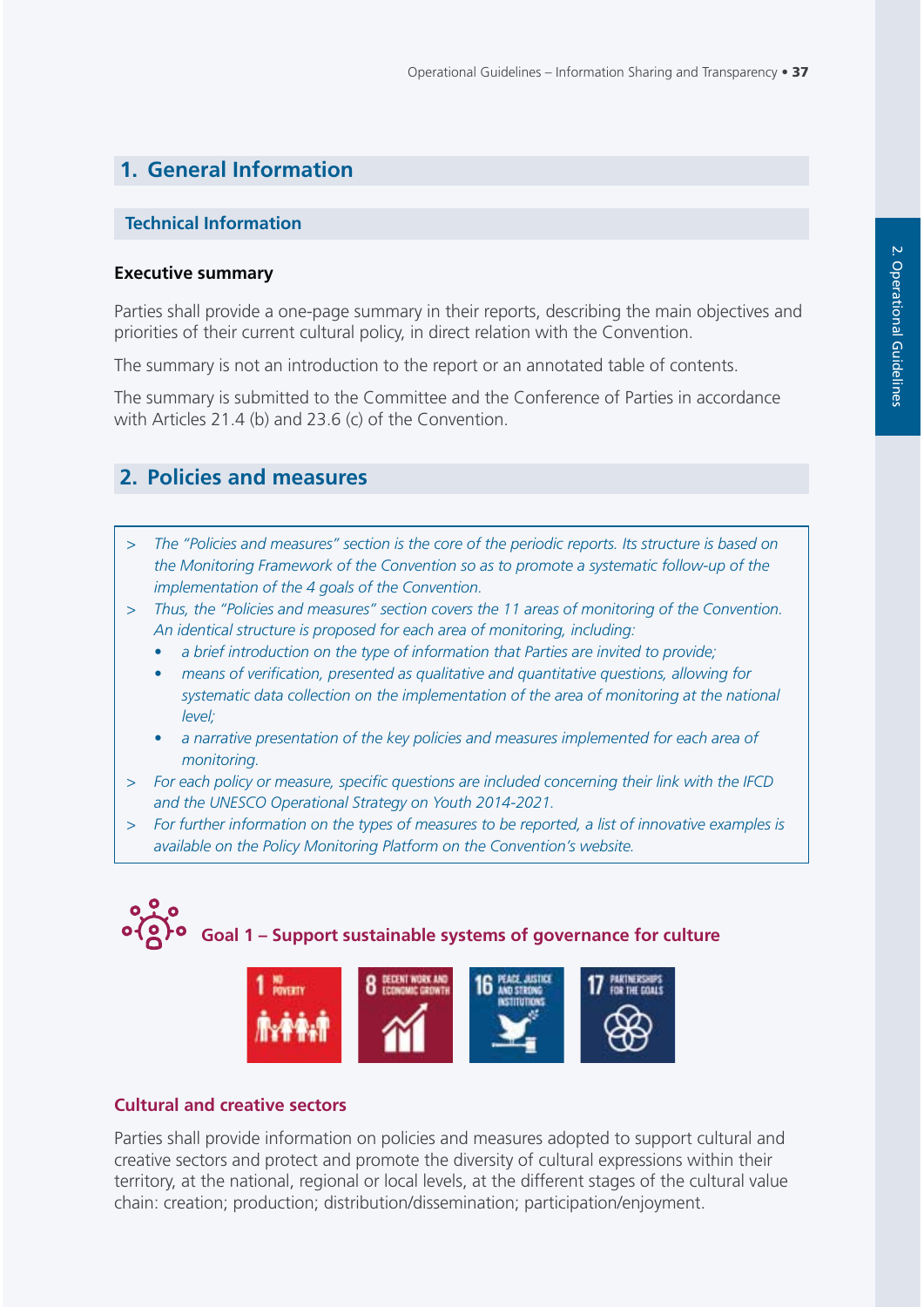Parties shall also provide information on the mechanisms of inter-ministerial cooperation, as well as cooperation between national and local/regional government authorities, established to promote the diversity of cultural expressions.

## **Media diversity**

Parties shall provide information on the efforts made to protect the editorial independence and freedom of the media, uphold regulations on media concentration, and support access to diverse content for all groups in society.

They are also required to report on the policies and measures adopted to support the diversity of cultural content in all types of media (public, private and community-based).

## **Digital environment**

Parties shall provide information on policies and measures that support digital creativity, local cultural industries and markets, for instance by promoting fair remuneration for creators or by modernising cultural industries in the digital environment.

They shall also report on initiatives to improve access to digital culture and to diverse cultural expressions in the digital environment.

## **Partnering with civil society**

Parties shall provide information on measures targeting civil society organisations<sup>2</sup> involved in the promotion of the diversity of cultural expressions and providing, inter alia: public funding to achieve the objectives of the Convention; opportunities for networking with public authorities and other civil society organisations; training opportunities to acquire skills; spaces for dialogue with government authorities to design and monitor cultural policies.



**Goal 2 – Achieve a balanced flow of cultural goods and services and increase the mobility of artists and cultural professionals**



## **Mobility of artists and cultural professionals**

Parties shall provide information on policies and measures, including preferential treatment as defined in Article 16 of the Convention, $3$  aimed at promoting the inward and outward mobility of artists and other cultural professionals around the world.

<sup>2</sup> For the purposes of this Convention, civil society means non-governmental organisations, non-profit organisations, professionals in the culture sector and associated sectors, groups that support the work of artists and cultural communities (see paragraph 3 of the Operational Guidelines on the Role and Participation of Civil Society).

<sup>3</sup> Article 16 of the Convention stipulates that preferential treatment is to be granted by developed to developing countries, through appropriate legal and institutional frameworks to achieve, inter alia, the emergence of a dynamic cultural sector in developing countries and wider and more balanced cultural exchanges. Preferential treatment is understood as having both a cultural and a trade component. It creates an obligation for developed countries in favour of developing countries with regard to persons (artists and cultural professionals) and cultural goods and services.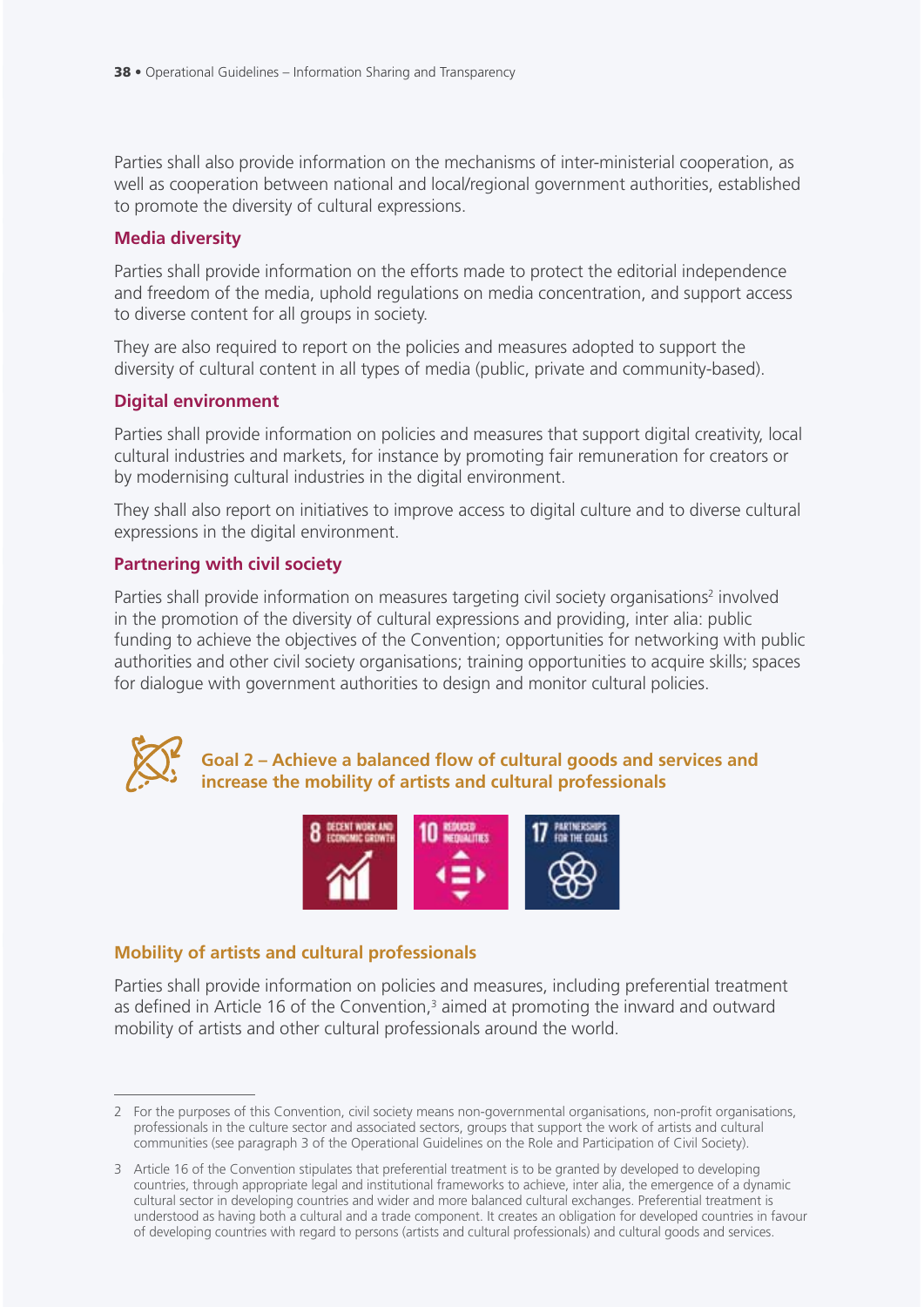They shall also report on operational programmes implemented to support the mobility of artists and cultural professionals, particularly those moving to and from developing countries, through programmes for South-South and triangular cooperation.

## **Flow of cultural goods and services**

Parties shall report on policies and measures, including preferential treatment as defined in Article 16 of the Convention, to facilitate a balanced exchange of cultural goods and services throughout the world, and to regularly monitor the evolution of these exchanges.

Such policies and measures include, inter alia, export and import strategies, North-South and South- South cultural cooperation programmes and aid for trade programmes as well as foreign direct investment into the cultural and creative industries.

#### **Treaties and agreements**

Parties shall report on the ways in which cultural goods and services are treated in trade and investment agreements to which they are signatories or which are under negotiation at the international, regional and bilateral levels and provide information on the introduction of cultural clauses related to e-commerce and digital products.

Parties shall also report on the initiatives undertaken to promote the objectives and principles of the Convention in other treaties and agreements as well as in declarations, recommendations and resolutions.





## **National sustainable development policies and plans**

Parties shall provide information on policies and measures designed to integrate creativity and cultural expressions as strategic elements in national sustainable development planning and sustainable development policies. Information shall also be provided on how these measures contribute to achieving economic, social and environmental outcomes and ensuring equitable distribution and access to resources and cultural expressions.

Typically, these measures are implemented by agencies responsible for economic growth, environmental sustainability, social inclusion and culture. The measures should reflect this interdependence and indicate the establishment of dedicated coordination mechanisms.

## **International cooperation for sustainable development**

Parties shall report on policies and measures that are designed to integrate culture as a strategic element in international and regional cooperation and assistance programmes for sustainable development, including South-South cooperation, in order to support the emergence of dynamic creative sectors in developing countries.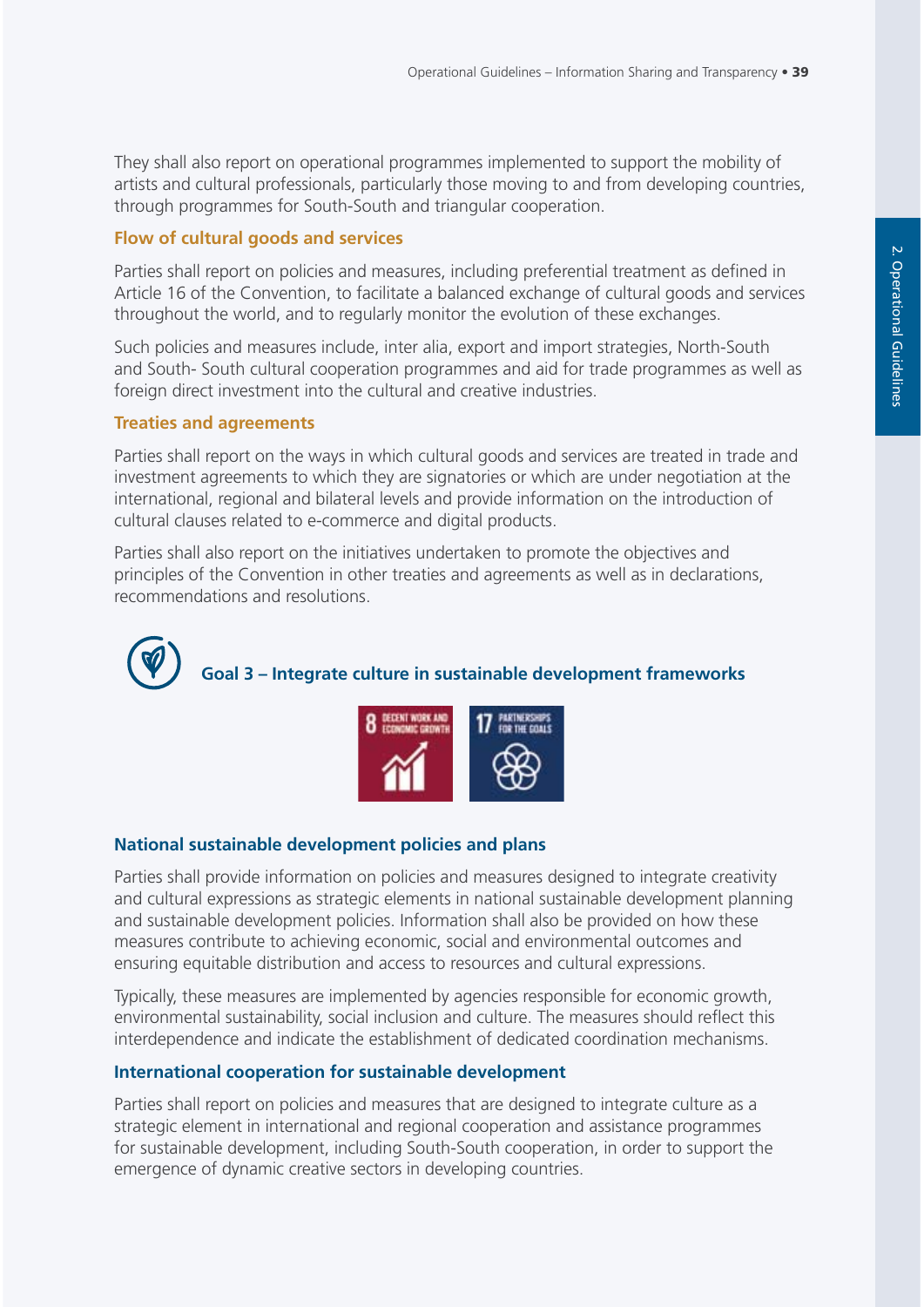Such policies and measures are generally implemented by international cooperation agencies and/or ministries and agencies in charge of foreign affairs and culture. The measures to be reported should include, where appropriate, the establishment of coordination mechanisms.



**Goal 4 – Promote human rights and fundamental freedoms**



## **Gender equality**

Parties shall describe policies and measures taken to promote gender equality<sup>4</sup> in the culture and media sectors. Parties shall present, inter alia, policies and measures aiming to support women as creators, producers and distributors of cultural activities, goods and services, as well as women's access to decision-making positions. They shall also report on the policies and measures that support women as beneficiaries of diverse cultural expressions and citizens fully participating in cultural life.

Parties shall also report on efforts to generate up-to-date data on progress made towards gender equality in the culture and media sectors.

#### **Artistic freedom**

Parties shall report on policies and measures adopted and implemented to promote and protect artistic freedom of artists and their audiences.<sup>5</sup>

Parties shall thus highlight actions taken to protect and promote: the right to create without censorship or intimidation; the right to have artistic activities supported, distributed and remunerated; the right to freedom of association; the right to the protection of artists' social and economic rights; and the right to participate in cultural life.

#### **Emerging transversal issues**

In this sub-section, Parties report on the emerging transversal issues identified by the governing bodies of the Convention for each reporting cycle.

A resolution of the Conference of Parties will determine the transversal issue(s) to be reported on for each four-year reporting cycle.

This sub-section also enables Parties to present any other policies and measures that directly contribute to the implementation of the Convention and that would not be covered by one of the 11 monitoring areas of the Convention.

<sup>4</sup> Gender equality is a global priority of UNESCO. According to Article 7 of the Convention, Parties are encouraged to "pay due attention to the special circumstances and needs of women."

<sup>5</sup> Article 2 of the Convention states in its first guiding principle that "cultural diversity can be protected and promoted only if human rights and fundamental freedoms, such as freedom of expression, information and communication, as well as the ability of individuals to choose cultural expressions, are guaranteed."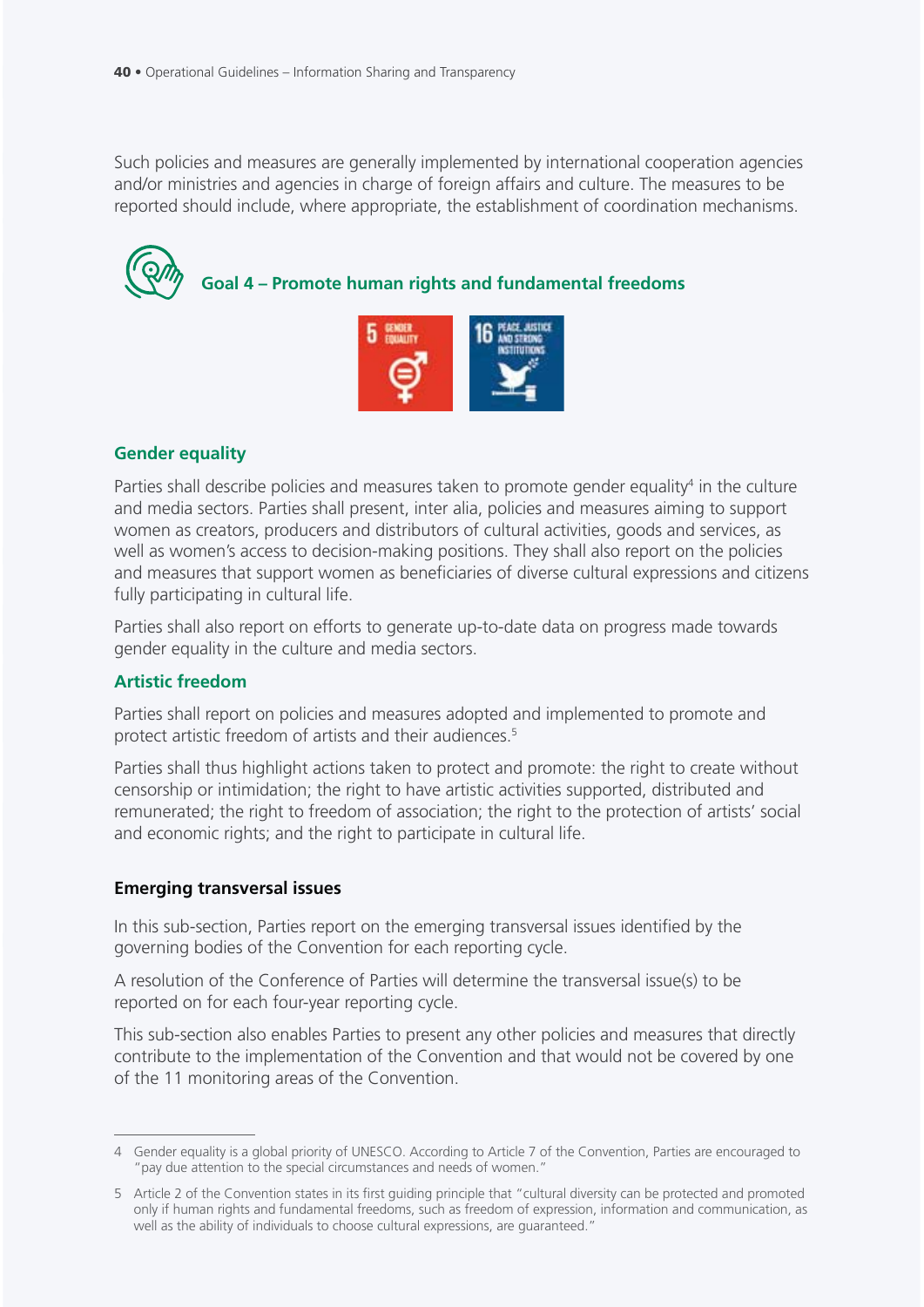## **3. Achievements and challenges**

In this section of the reports, the Parties shall share information on:

- $\bullet$  the main results achieved in implementing the Convention;
- $\bullet$  the main implementation challenges encountered or foreseen;
- $\bullet$  the solutions found or envisaged to overcome those challenges;
- $\bullet$  the steps planned for the next four years towards the implementation of the Convention and the priorities identified for that period.

## **4. Civil society**

- *> This section is intended to promote cooperation with civil society in the preparation of periodic reports. It is the subject of a separate electronic form focused on the protection and promotion of the diversity of cultural expressions by civil society organisations.*
- *> The electronic form can be downloaded and sent to civil society organisations involved in the drafting of the periodic report.*
- *> It is recommended that a working meeting be convened with key civil society organisations involved in the implementation of the Convention, so that they can collectively complete the different sub-sections of the form.*
- *> If this participatory approach is not possible, Parties can send the electronic form to the civil society organisations and then consolidate the various contributions into the final periodic report submission form.*

#### **Technical Information**

#### **Measures and initiatives**

- *> The section "Measures and initiatives" targeting civil society organisations has the following structure:*
	- *a brief introduction on the type of information that civil society organisations are invited to provide;*
	- *means of verification, in the form of qualitative and quantitative questions;*
	- *a narrative presentation of key measures and initiatives for the protection and promotion of the diversity of cultural expressions that civil society organisations have participated in and/or pursued.*

This sub-section is intended to encourage civil society to present information on what it is doing to implement the Convention.

In accordance with its role and responsibilities defined in Article 11 of the Convention and its Operational Guidelines, civil society is encouraged to report, inter alia, on: